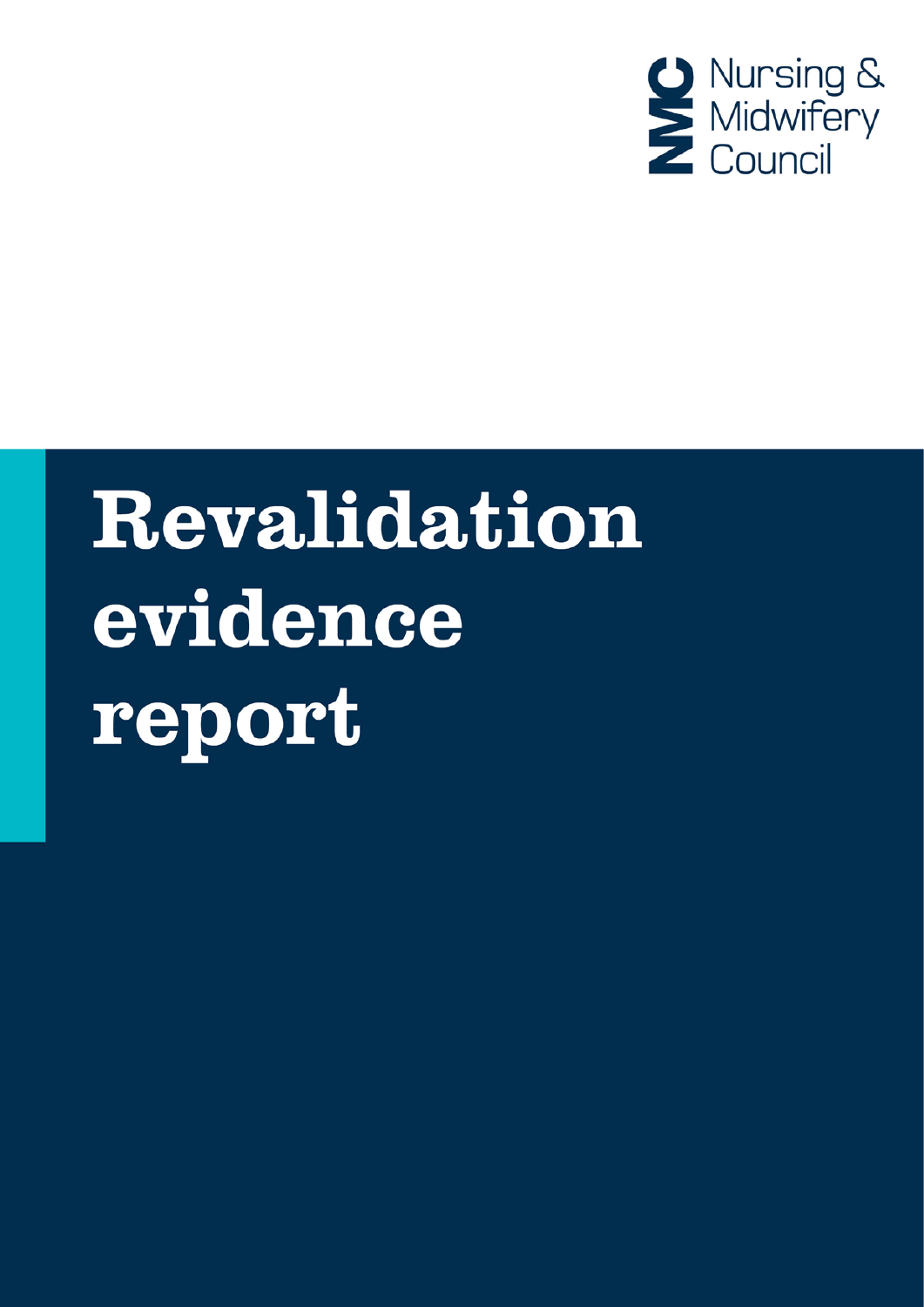

# Revalidation evidence report

# Introduction

In September 2013, our Council committed to introducing a proportionate and effective system of revalidation by the end of 2015 in order to enhance public protection. Revalidation will require registered nurses and midwives to demonstrate that they remain fit to practise, and is based on the existing three-yearly registration cycle. This report provides a summary of the key evidence which will support the upcoming pilots and the continued development of the revalidation model and processes.

# Revalidation

The primary aim of revalidation is to ensure that nurses and midwives continue to be fit to practise throughout their career. This will improve public protection and increase the public's confidence in the nurses and midwives caring for them.

Revalidation will enhance and strengthen the existing renewal requirements. All registrants will need to revalidate in order to renew their registration. Every three years, all registrants will be required to declare that they have:

- practised for at least 450 hours during the last three years
- undertaken at least 40 hours of continued professional development (CPD), with a minimum of 20 hours of these being participatory learning
- collected practice-related feedback from at least five sources
- reflected on their CPD, feedback they have received and the Code
- had an appropriate professional indemnity arrangement in place
- obtained confirmation from a third party about their compliance with the revalidation requirements and the absence of unaddressed concerns about their practice

The main changes between the current requirements and the proposed model for revalidation are:

- increasing CPD hours (from 35 to 40) and introducing a participatory element to CPD
- requiring collection and reflection on feedback on practice, CPD and the Code
- requiring third-party confirmation.

To support and evidence these declarations, all registrants will need to keep records of their participation in a portfolio. Each year we will audit a sample of portfolios, which will help us to enhance our understanding of risk and inform future phases of revalidation.

# Evidence Sources

We collected feedback for developing a model for nurse and midwife revalidation, along with gathering information from a variety of sources. This included, but was not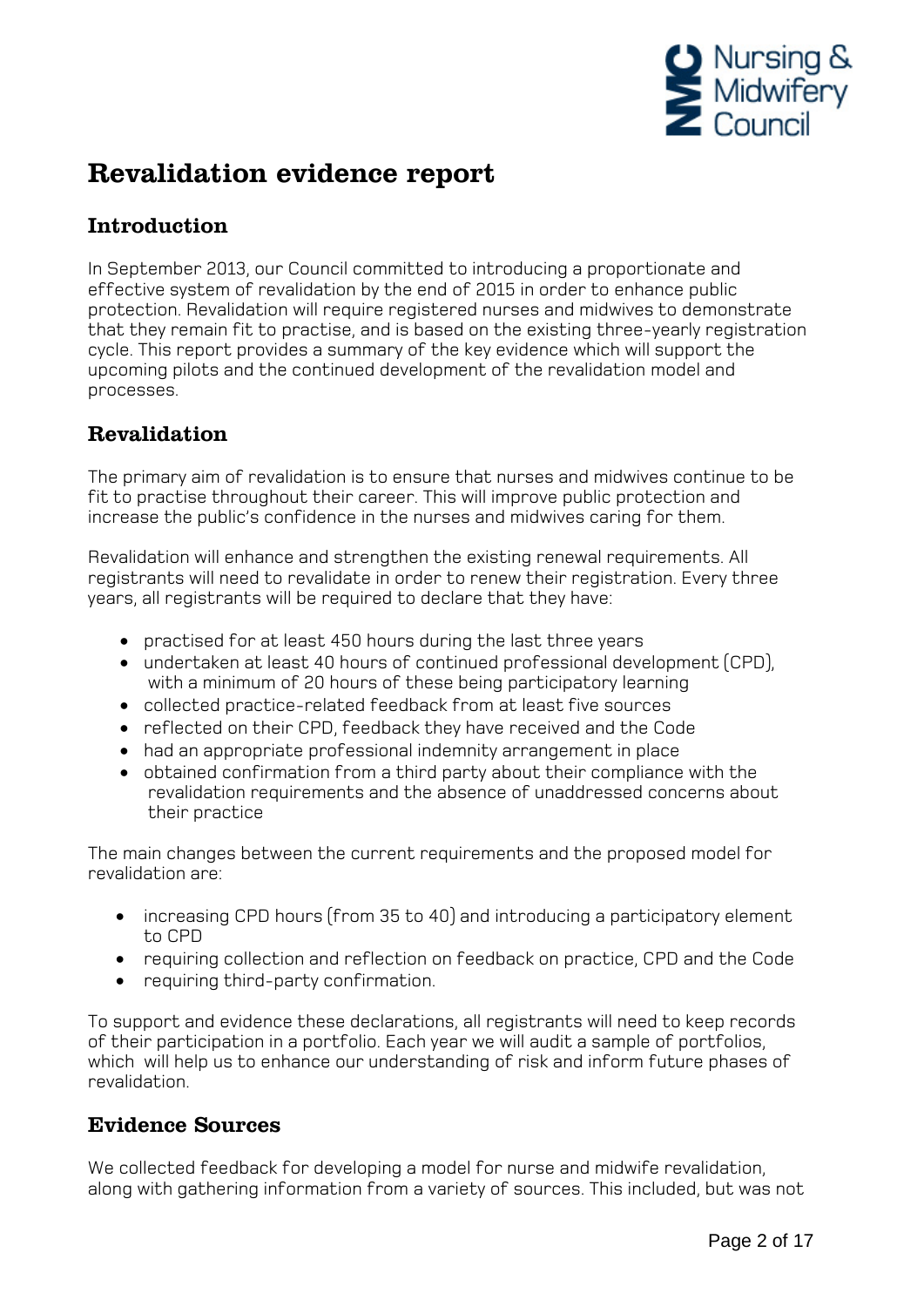limited to, formal consultation, stakeholder events, one-to-one meetings, and social media conversations. There were both qualitative (e.g. focus groups, stakeholder conversations) and quantitative (online survey) elements. Care should be taken in interpreting the evidence from these different sources.

The quantitative work included a large sample of respondents answering a series of questions. It was an open survey, so anyone could respond. The profile of registrants who responded to the online consultation is broadly similar to the profile of the population of registrants in terms of registration type (nurses, midwives and specialist community and public health nurses (SCPHNs). It is necessarily high level and cannot go into too much detail.

The qualitative elements on the other hand have much smaller samples, but provide a far richer, deeper insight into the views of respondents. In combination, we believe that we have gained a sound evidence base on which to base decisions on the next draft of the revised Code.

This report does not go into detail for all evidence sources examined, however details are provided below on the most substantial sources that are directly referred to in this report.

# Phase one of the formal consultation on Revalidation and the Code

In 2014, we ran a two-part consultation on the revalidation model along with the draft revised Code. The first phase of the revalidation consultation was conducted in the first quarter of 2014 by Alpha Research. The consultation explored how the proposed model of revalidation could be implemented in a variety of employment settings and scopes of practice. It also gathered some initial information to inform the development of a revised Code. The consultation involved two parts: an online questionnaire, completed mainly by professionals and organisations; and a much shorter questionnaire completed by members of the general public (the 'general population survey').

# Phase two of the formal consultation on Revalidation and the Code

The second phase of consultation was undertaken on our behalf by Ipsos MORI between May-September 2014. The consultation was initiated to feed into both the development of a revalidation model and the revised Code. For the purpose of this report, only those results relevant to the development of revalidation are reported. The consultation included both quantitative and qualitative research:

- Quantitative research: An online response form was hosted on our website, from 19 May - 11 August 2014, which was accessible to anyone who wished to provide a response. In total we received 1,649 individual responses, with an additional 110 responses from organisations. Participating organisations included educators, employers, professional bodies, government departments, regulators and patient bodies, among others.<sup>1</sup>
- Qualitative research: 16 discussion groups were held across the UK involving nurses and midwives from a range of roles, settings, and types of employment. Five in-depth interviews were conducted with nurses and midwives working

<sup>-</sup><sup>1</sup> Please note that data included in this report are not weighted and as the respondents were self selecting, certain types of people may be over or under represented.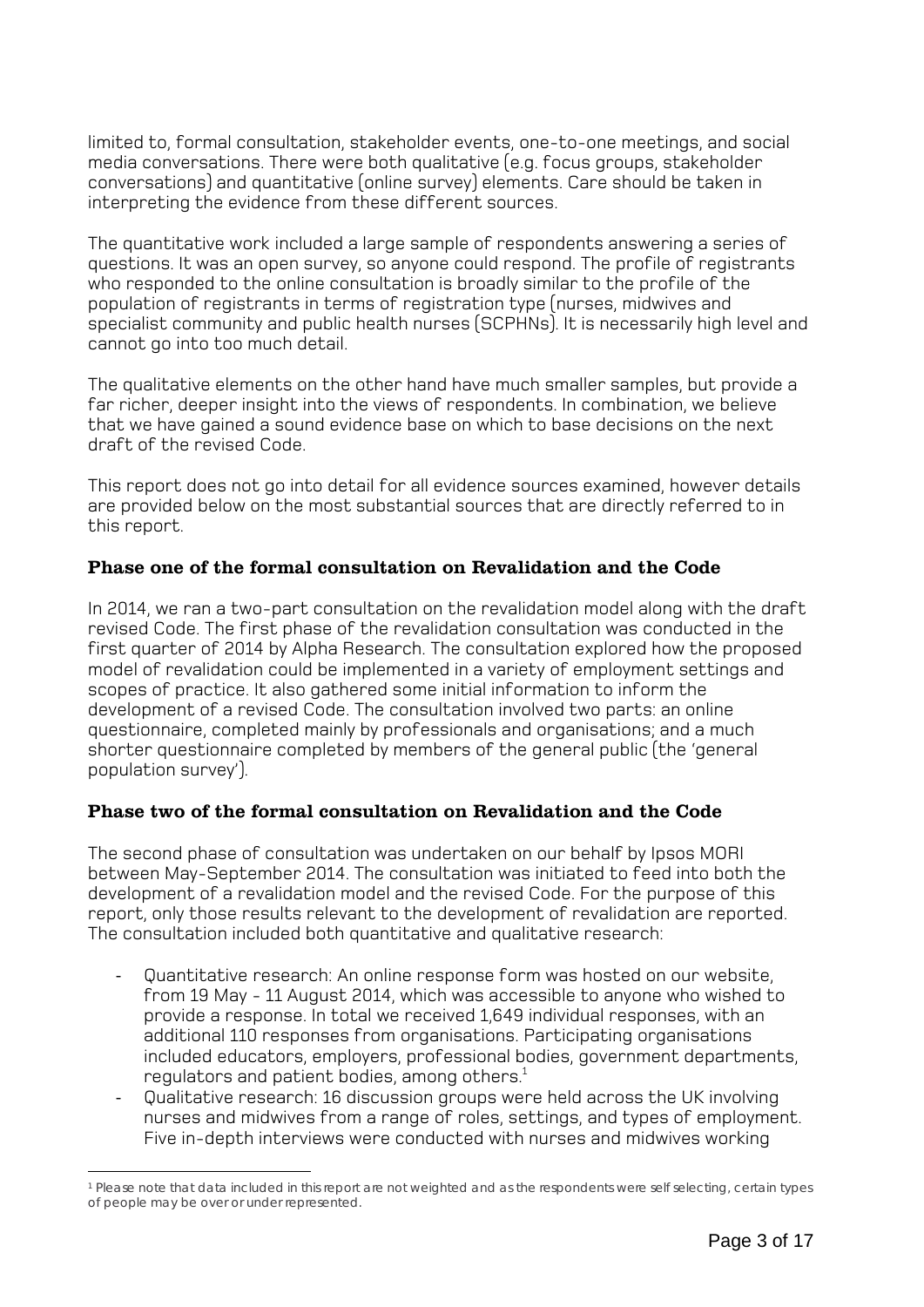overseas, one with an e-health nurse, and five with employers of nurses and midwives. We held four deliberative events, which hosted a demographically diverse range of patients and members of the public. These took place across the four countries with around 25 individuals attending each group. Interviews were also conducted with 16 organisations representing seldom heard audiences, such as elderly people and those with disabilities.

### Stakeholder events

Over the spring and summer of 2014, we held five stakeholder summits across the UK. The summits brought together over 1,000 nurses, midwives, their leaders, educators and representatives to consider the draft revised Code and the revalidation model. Only the feedback relevant to the development of revalidation is reported here.

# Social media monitoring

During the formal consultation period, social media was used to promote the online survey and invite participation in the qualitative elements. In addition to this, social media channels were monitored for conversations around revalidation. These insights were used to form part of the broader evidence base.

# Review of research evidence on Continued Professional Development (CPD)

This was an internal paper written in April 2014, which considered research on CPD in nursing and midwifery, and other healthcare professions.

#### KPMG report – Revalidation of nurses and midwives

This was a piece of qualitative work that we commissioned, looking at six employer organisations in both NHS and non-NHS settings across the four countries of the UK.

#### King's Fund report – Medical Revalidation: From compliance to commitment

The NHS Revalidation Support Team commissioned this report as a qualitative assessment of the impact of medical revalidation on the behaviour of doctors and the culture of organisations, since revalidation began in December 2012. It included seven case study sites across England and was published in March 2014.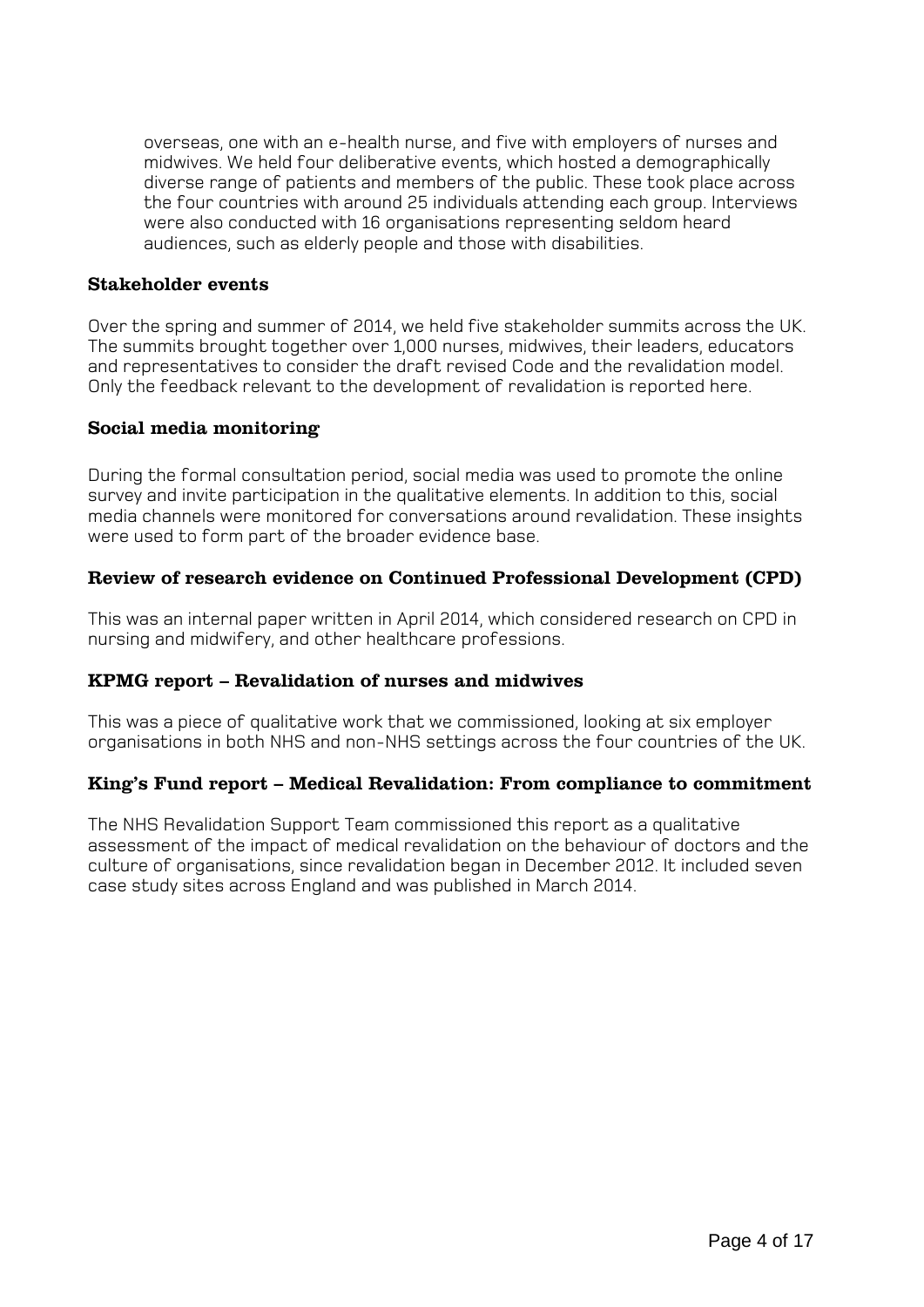# Feedback – key messages

# Overall perceptions of revalidation

The concept of revalidation has broadly been welcomed by both professionals and members of the public, as a way of improving the regulation of nurses and midwives and ensuring improved patient safety.

In the first phase of consultation, respondents were asked whether they felt that revalidation would improve patient safety. Of the individual responses, 47 percent agreed that it would improve patient safety, and 65 percent of organisations agreed. There was a sense that revalidation may help improve standards and patient safety through more regular assessment, reflection and learning. Despite this, some respondents said they were unsure of what difference, if any, it would make to patient safety. There were concerns that it could turn out to be little more than a tick-box exercise or too removed from practice to improve standards of care. Some felt that it would be necessary to put in place measures to prevent abuse of the process, such as managers making decisions based on performance measurement, rather than clinical competence. Overall, respondents stressed the need for revalidation to be robust, simple, properly implemented and transparent:

**"Revalidation of nurses and midwives has the potential to improve patient safety and compassionate care of patients. However, it is not possible at this stage of gestation to state that it will do so. The key to ensuring that it does is that the process of revalidation which is introduced is universally applicable, robustly implemented and quality assured at regular intervals. This will require a level of investment from the NMC to ensure that standards of revalidation across the UK are consistent and maintained."** – (Organisational response to a free text question in the phase one online consultation)

In the second phase of consultation, although there was broad agreement with the revalidation model, some nurses and midwives felt that it needed to be considerably better than existing Prep requirements. In the qualitative focus groups, it was suggested that the proposed model needs 'more teeth'. There was also a view that we need to clarify what the benefits of revalidation are, and how it is going to be any different to Prep.

Participants in the qualitative groups also hoped that the model would move beyond requesting information on practice hours, to provide greater insight into the competency of nurses and midwives. It was felt that the confirmer could review the elements of revalidation, including reflective feedback accounts and continued professional development (CPD), with the nurse or midwife.

# Third-party confirmation

Under the current registration system, nurses and midwives are required to make a self-declaration that they are fit to practise safely and effectively, as demonstrated in the Code. Under revalidation, the requirement to obtain confirmation from a third party will provide an additional layer of assurance about the registrant's continued fitness to practise. It also provides an objective confirmation that there are no outstanding concerns about the registrant's practice that are not being addressed locally. Confirmation will challenge those who work in professional isolation from other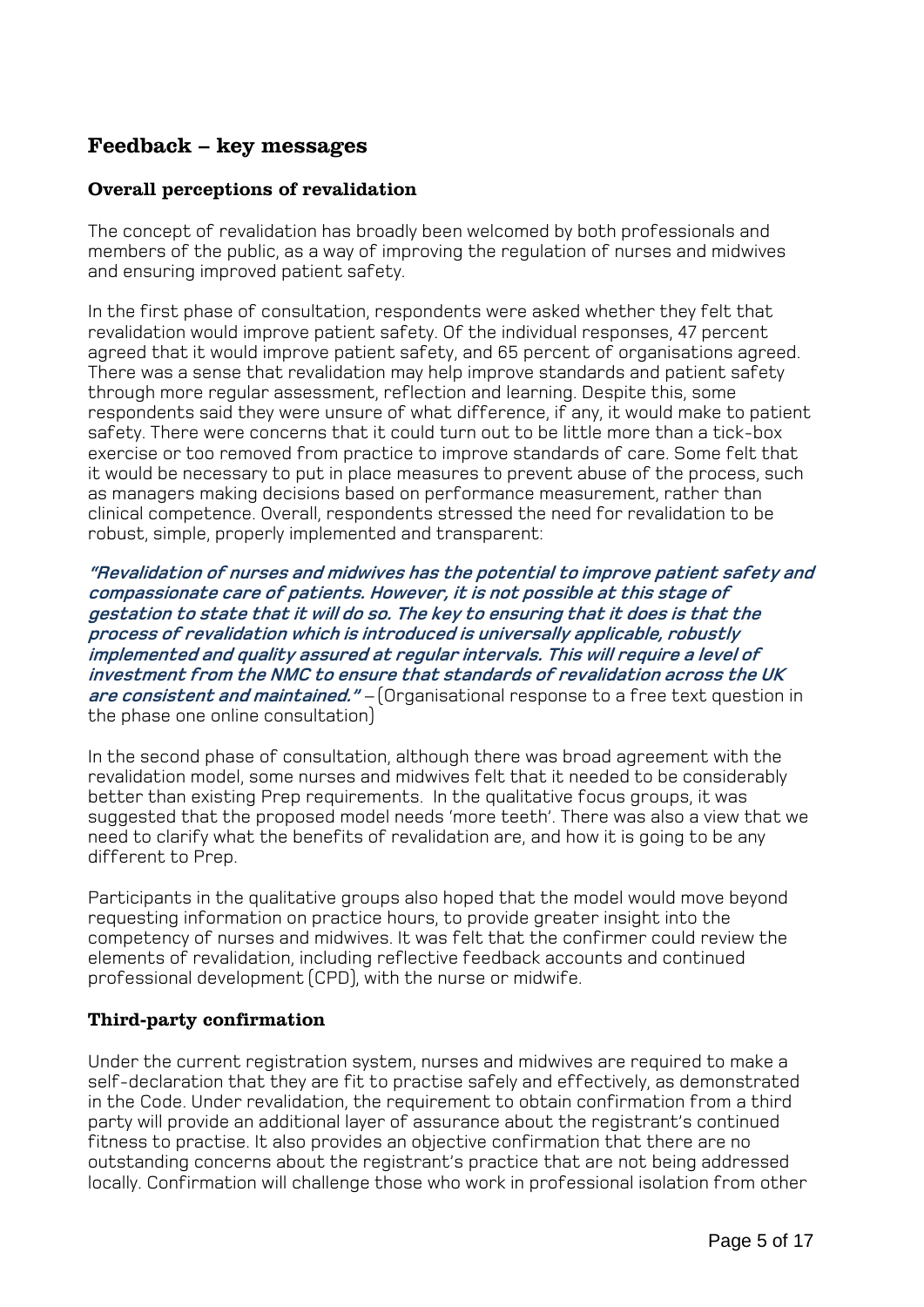colleagues by encouraging discussion about professional development and improvement. It will also increase professionalism by making registrants more accountable for their performance and improvement.

Both parts of the consultation have shown that the majority of nurses and midwives are likely to be able to confirm under one of the confirmation models detailed below. However, there is a significant number of nurses and midwives, particularly in some scopes of practice, who would have difficulty. This is mainly due to problems with accessing a registrant manager and/or a peer.

In the first phase of consultation, we explored registrant views around who the thirdparty confirmer should be. The person most frequently selected as being an appropriate third-party confirmer was an NMC-registered nurse or midwife who oversees the work of the nurse or midwife seeking revalidation. Of those consulted, 75 percent of individual respondents (who were mainly nurses and midwives) and 82 percent of organisations were in favour of this. Midwives were overwhelmingly in support of a Supervisor of Midwives being the third party confirmer (84 percent). In addition, the majority of respondents had access to an NMC registrant, either a manager or a peer, who could confirm their fitness to practise.

Based on these findings, we proposed in the second phase of the consultation that the person(s) confirming fitness to practise should oversee the nurse or midwife's practice. They should be a UK registered nurse or midwife who is familiar with the registrant's practice, or has discussed their practice with them. These elements could come from either:

- One person who is both an NMC registrant and oversees the practice of the nurse or midwife being revalidated. or
- Two people: both someone who oversees the nurse or midwife's practice but is not an NMC registered nurse or midwife (e.g. a GP); and an NMC-registered peer who is familiar with the registrant's practice or has discussed it with them.

In the phase two online consultation, 64 percent of individuals and 74 percent of organisations agreed with this proposed approach to third-party confirmation.

In the second phase of the consultation, 77 percent of nurses said that they have access to an NMC registrant who oversees their practice and so could act as a thirdparty confirmer. Since phase two of the consultation, we have adapted the proposed model to outline that the person overseeing the registrant should be their line manager. This adaptation was not explored as part of the research and so it is not clear if all 77 percent were referring to their line manager, meeting the current model proposed by the NMC. An additional 7 percent of nurses said they would be able to meet the two person model and 6 percent said that they didn't know/preferred not to say.

Among midwives, 86 percent said that they had access to a Supervisor of Midwives who is familiar with their practice and could provide confirmation. Those in the qualitative research also identified SoMs as suitable confirmers under the definition of the one-person model used during the research. However, as outlined above, our current proposed model states that the person overseeing the registrant should be their direct line manager; therefore a SoM providing confirmation under the one person approach is not currently an option. 77 percent of midwives said that they have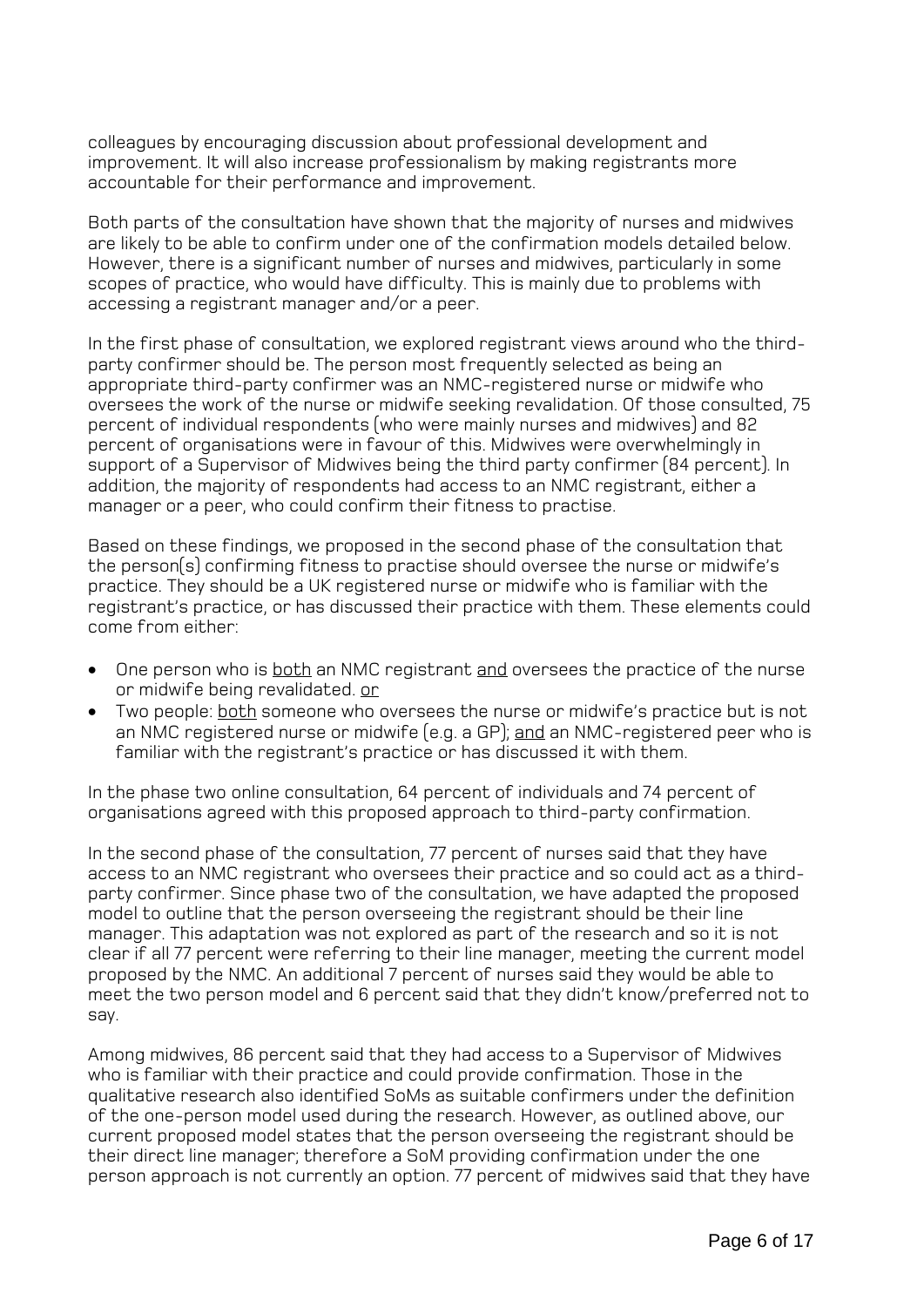access to an NMC registrant manager who could act as a third-party confirmer, which would meet the current one person approach.

When considering this data, caution is required regarding the level to which it is representative. The survey was self-selecting and, therefore, we cannot know the profile of those that did not choose to respond. It may be that those who would find revalidation challenging might be more likely to respond to the consultation. On the other hand, the research suggests that those who may find revalidation more challenging may work in more remote settings or varied scopes of practice. This could make them less likely to feel engaged by the consultation. Despite this, the data does provide some insight into the estimated reach of the proposed model and areas which could be considered in greater detail.

The qualitative research in part two of the consultation demonstrated the extent to which nurses and midwives can access a one-confirmer or two-confirmer model could depend on a number of factors. Those factors which generally enable nurses and midwives to confirm through the one-confirmer model include:

- Belonging to a hierarchical team with at least one tier of registrant managers
- Having established line management relationships with a named registrant line manager
- Having access to other registrant senior managers who can step into a management role if their direct line manager is not available.

We did find that there were some scopes of practice that challenged the confirmation model, often because they do not have access to the enabling factors above. The second phase of the consultation identified several types of nurses and midwives who would have difficulty confirming under either model including agency nurses (particularly those who move frequently between different jobs), nurses and midwives working in independent practice (school nurses and aesthetic nurses), and nurses and midwives working overseas. The reason why these nurses and midwives would find confirmation challenging included:

- their manager is not a UK registrant
- they have no manager
- they would have difficulty accessing a peer registrant who is familiar with their practice, as they are often working in situations where they are professionally isolated.

Other scopes of practice and work settings which nurses and midwives discussed in the stakeholder summits as presenting a challenge include:

- practice nurses (especially those working in small practices)
- occupational health nurses
- mental health nurses working in multi-disciplinary teams
- nurses or midwives in senior positions (who may not have access to a registrant who is more senior to them)
- nurses or midwives in geographically remote areas

Participants in the qualitative groups and stakeholder summits explored possible solutions regarding the issue of confirmation for nurses and midwives who would find this aspect of revalidation challenging. Suggested solutions included: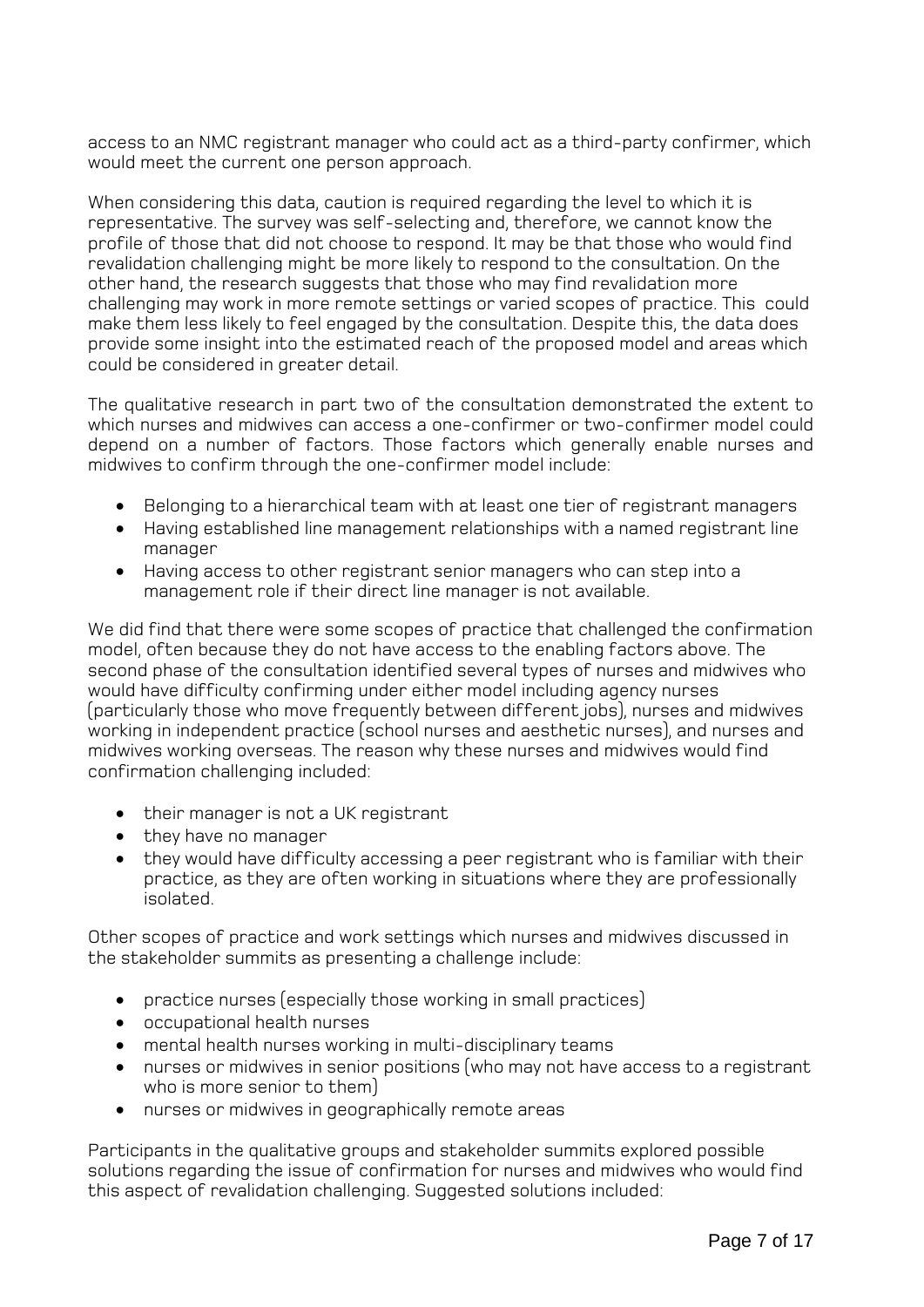- making the confirmation model more flexible, for example, by requiring access to a single peer confirmer
- for overseas nurses, using healthcare professionals registered outside the UK
- establishing groups of official confirmers, for example for the self-employed or agency nurses, or establishing networks with other registrants in the same scope of practice.

A number of concerns were also expressed regarding the overall purpose and meaning of confirmation. For example, some were concerned about the risk of bias and collusion if nurses and midwives are allowed to choose their own peer confirmer. In such cases, how could the confirmer and therefore the confirmation be trusted? Others questioned what constituted 'familiarity' with a nurse or midwife's practice, and how well would the confirmer need to know the registrant and their practice? Similar views about the importance of ensuring the robustness of confirmation were expressed by some of the organisations responding to the consultation:

# **"You will need to assure against friends/family/conflict of interest as well as the potential for commercial opportunities."** – (Response to phase two of the consultation – General Medical Council)

In the qualitative groups conducted as part of phase two of the consultation, it was felt that the further away from the one-confirmer approach the nurse or midwife was required to move, the more she or he felt that accountability for confirmation was reduced and the potential for bias increased. There were also questions raised in the groups about what exactly the confirmer was confirming. Participants wanted clarity on what confirmation is aiming to achieve and wanted us to produce guidance for nurses and midwives on this.

On a positive note, there were various groups of participants who saw the benefits in confirmation, the main one being that it brings a level of accountability to the two professions. Patients, the public and representatives of seldom heard groups felt reassured by the idea of someone who oversees a nurse or midwife's work providing confirmation. Patients and the public felt that the confirmer should be someone senior to add gravitas and authority to the confirmation.

# Appraisals

We are proposing that, where possible, confirmation should take place during appraisal. This would allow revalidation to build on the existing practices of employers, and therefore minimise any potential burden in terms of staff time and cost.

The consultation has shown that the majority of nurses and midwives receive annual appraisals. However, in some settings and scopes of practice, appraisals do not happen or only happen infrequently. It was suggested that the introduction of revalidation may encourage employers to ensure that appraisals are carried out more regularly.

In both phases of the consultation, appraisal was generally found to be commonplace. Of the respondents in the second phase, 79 percent of nurses and 88 percent of midwives said that they had been appraised in the last 12 months. However, 17 percent of nurses and midwives reported that they had not received an appraisal in the last 12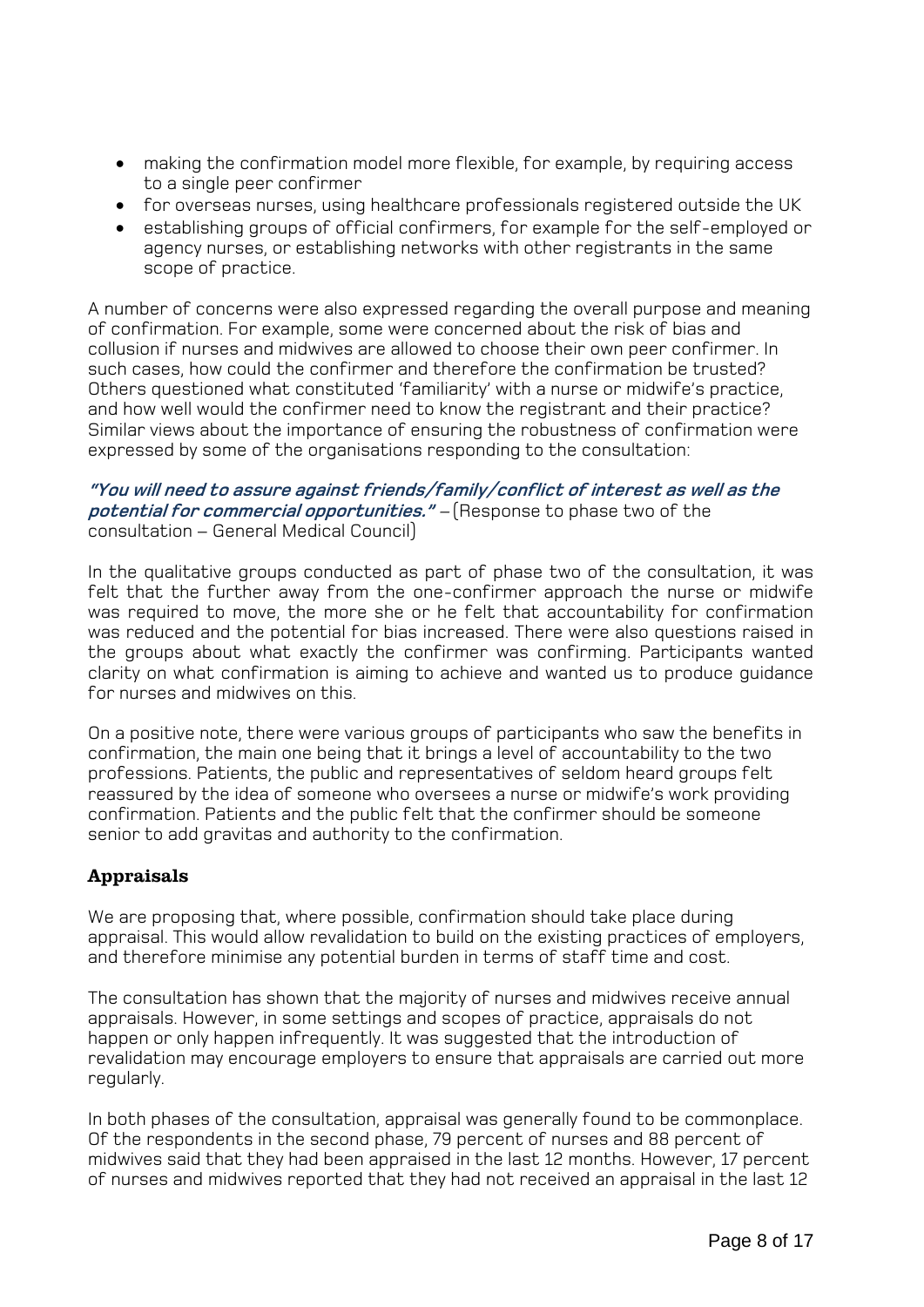months. In the first phase of the consultation, those less likely to have appraisals included:

- people working outside the UK
- bank staff
- agency staff
- self-employed people
- those working in the voluntary sector
- those working in the independent sector

The second phase further explored the feasibility of using appraisals for confirmation amongst nurses in different scopes of practice. In the online questionnaire, the proposal of integrating the third-party confirmation process in the current appraisal system was relatively well received by employers who responded, with 69 percent agreeing. Only 13 percent of individuals who were employers said that their organisation would not be able to integrate confirmation within appraisals.

In the qualitative groups, nurses and midwives discussed the reasons why this may not be possible for some groups. For example, it was not feasible for some agency nurses to receive an appraisal due to their work circumstances. Other nurses and midwives do not currently have their appraisal with the person identified as being their confirmer. (However, it is a legal requirement in Wales for agencies to provide nurses with annual appraisals, as was pointed out in the Cardiff stakeholder summit.) The Recruitment and Employment Confederation likewise emphasised the difficulties of agency staff working in a variety of settings. They particularly highlighted the importance of providing adequate support and guidance to them:

**"[It is] crucial that the NMC supports joint appraisal/confirmation between clients of recruitment agencies and recruitment agencies themselves…the NMC needs to**  *issue specific guidance."* – (Response to phase two of the consultation – Recruitment and Employment Confederation)

Some participants in the qualitative research also had concerns about the quality of current appraisals. It was suggested that some organisations viewed appraisals as a 'tick-box' exercise, rather than an opportunity to assist meaningful professional development.

In terms of appraisal content, 92 percent of nurses and midwives, who responded to the phase two questionnaire and had had an appraisal in the last 12 months, said that they receive and review feedback on their performance as part of their current appraisal process. By contrast, only 34 percent currently review their practice against the Code as part of their annual appraisal process.

In the stakeholder summits and at other events, nurses and midwives from different scopes of practice highlighted that their current appraisals focused more on performance management, rather than clinical supervision relating to the Code. There was disagreement about whether appraisals should integrate fitness to practise issues and reviewing practice against the Code; currently appraisals are more about fitness for purpose and ability to do a specific role. For example, some were concerned that employers could misuse the process of confirmation and constructively dismiss staff. Similarly, the Royal College of Nursing (RCN) expressed concerns about the perceived risks associated with unifying employer processes (such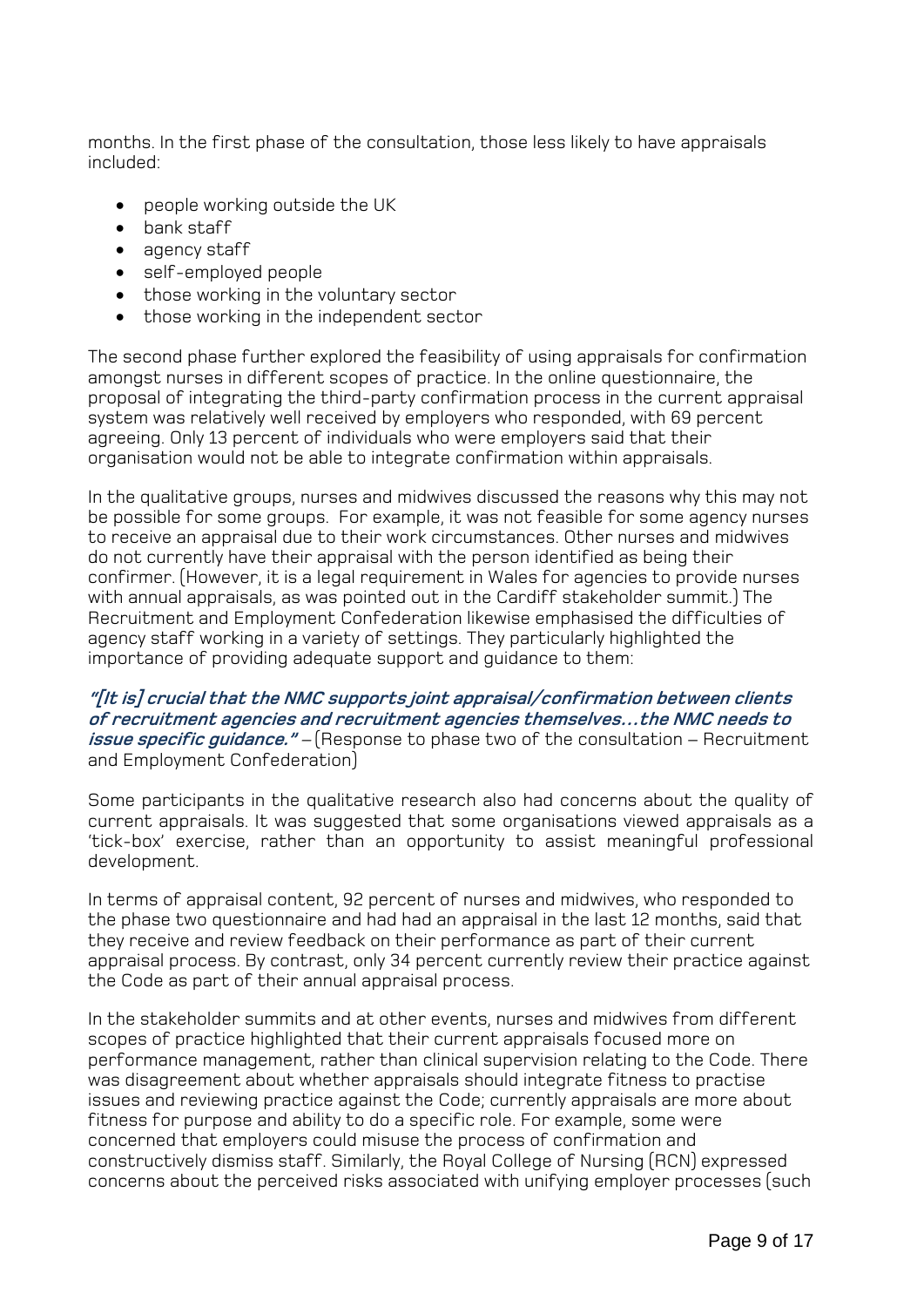as appraisal) with professional regulation processes (such as revalidation). They felt that there was a high risk of confusion of purpose and the potential for poor decision-making under such a system.

However, findings from the qualitative research suggested that the introduction of confirmation could encourage greater regularity in appraisals. Nurses, midwives and some employers felt that if confirmation had to happen during appraisals, then it could encourage employers to carry out regular appraisals.

**"Because we struggle with getting appraisals done, this could be another driver to make it happen."** – (Response to phase two of the consultation – NHS employer, Belfast)

Similarly, the King's Fund report on medical revalidation suggested that the implementation of revalidation had increased investment and time in organisations, in order to ensure all doctors were undertaking appraisal. It was found that in the sites included in the study, appraisal rates had increased. This was particularly evident in sites where appraisals had not been universal, or for those doctors who had not previously engaged in appraisals.

# Continued Professional Development (CPD)

Under the current post-registration education and practice standard (Prep) for continued professional development (CPD), nurses and midwives must declare at registration that they have completed at least 35 hours of CPD in the last three years. In phase two of the consultation, it was proposed that the CPD requirement for revalidation should be increased to 40 hours. Of this, 20 hours should be 'participatory', i.e. involving interaction with others.

The consultation showed broad support for the inclusion of a CPD requirement in the revalidation model. However, nurses and midwives called for clarity about what we considered to be CPD for the purposes of revalidation.

Those who participated in the qualitative research in phase two welcomed the inclusion of a CPD requirement in the revalidation model. Nurses and midwives thought that CPD could have a positive impact on the patients in their care, as it is aimed at improving the level of care they deliver. Patients and the public also viewed CPD as contributing to the provision of the highest standards of care.

#### **"It's an opportunity for nurses and midwives to diversify their skills and focus on their own career and move forward."** – (Qualitative research from phase two of the consultation – Patient/public deliberative event, Edinburgh)

Both phases of the consultation have shown that nurses and midwives currently undertake a wide range of CPD activities. The CPD activities most frequently undertaken in the last 12 months by nurses and midwives who responded to the phase two online questionnaire were:

- learning events such as workshops/conferences (84 percent of respondents)
- reading/reviewing relevant publications (81 percent)
- internet research (74 percent)
- mandated non-clinical training at place of work (65 percent)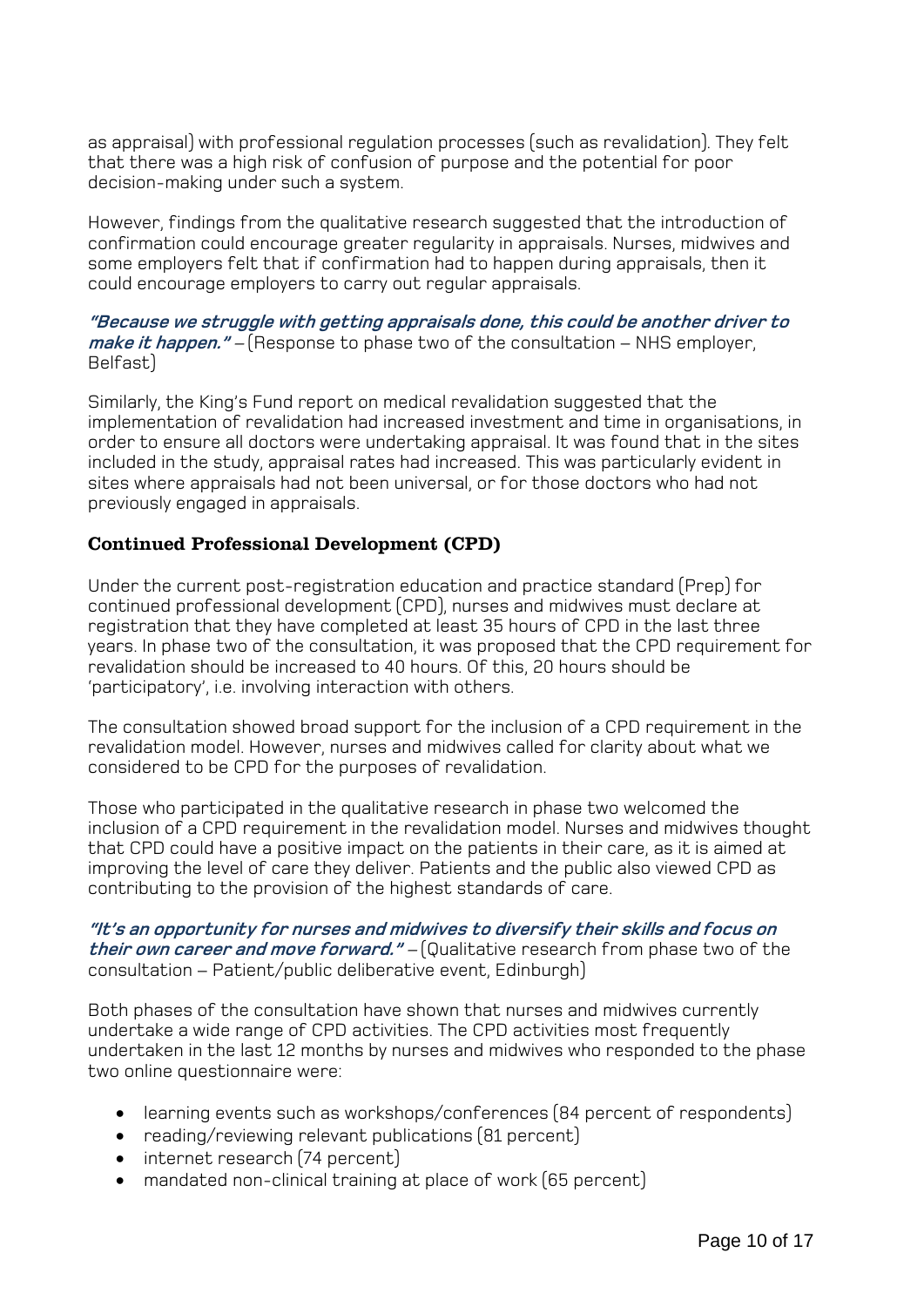• group or practice meetings (61 percent).

There has been debate in the stakeholder summits and phase two consultation about what constitutes CPD for the purposes of revalidation. For example, nurses and midwives discussed whether mandatory training in the workplace should be counted as CPD hours for revalidation. Some mandatory training might be seen as contributing to a nurse or midwife's professional development, such as basic life support skills, while other types, such as fire training, do not. Because of this, nurses and midwives requested detailed guidance about what we consider as CPD for revalidation. In the second phase online questionnaire, 65 percent of individuals and 64 percent of organisations agreed that the requirement of 40 hours of CPD over three years was about the right number. This was generally agreed with by the participants in the qualitative groups and the stakeholder summits; the extra five hours was not seen as a problem.

Nurses and midwives in both the stakeholder summits and qualitative groups identified a number of barriers and challenges to completing CPD. They highlighted the fact that it could be difficult to get protected learning time for CPD from employers. Another issue was the cost of CPD, particularly for nurses and midwives whose employers would not pay for any CPD beyond mandatory training. Nurses and midwives working for an agency or in independent practice, who had to pay for their own CPD, may also experience difficulties.

It was pointed out that nurses in some scopes of practice have greater difficulty accessing CPD. This included part-time workers, those on maternity leave and those working permanent night shifts. For these people, fitting CPD around their work patterns and families might be more difficult. There might also be greater problems accessing CPD for people working in remote parts of the UK or abroad. For these people, accessing face-to-face training might be difficult in practical terms or due to cost. For this reason, it was felt that online learning was an acceptable form of CPD and a practical solution for such workers.

We proposed a participatory element to CPD after considering research in both nursing and other healthcare professions (see *Review of research evidence on CPD*). This has suggested that the elements of CPD which were found to be effective include sustained, repeated or longer term CPD activities that involve interactive methods of delivery. The literature also highlights the importance of planning, selfdirected learning and reflective practice for CPD. Some research advocates the importance of a 'participatory' rather than a 'didactic' approach. For example, interactive workshops, rather than lectures and academic instruction, have been suggested as better ways to influence changes in professional practice.

The inclusion of 'participatory' CPD in the revalidation model was generally well received amongst nurses, midwives, members of the public and patients. In the second phase 65 percent of individuals and 80 percent of organisations responding to the questionnaire agreed with the inclusion of a participatory element. In the qualitative groups, several nurses and midwives felt it was important to learn with others and share practice.

There was some disagreement about whether a minimum of 20 hours of participatory CPD was appropriate. Of those who responded to the online consultation, 49 percent of individuals agreed that this was about the right number of hours. However, 30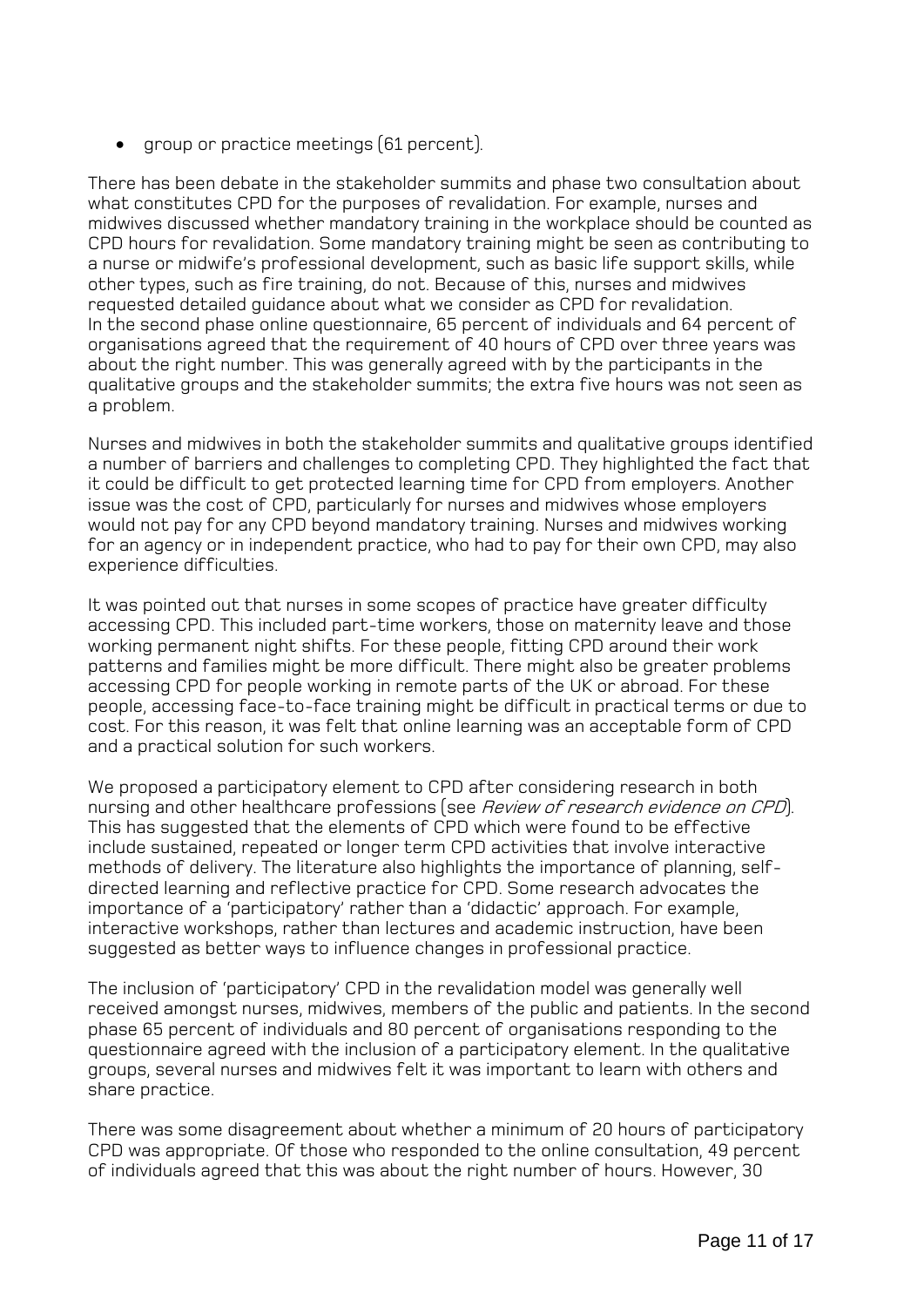percent of individuals felt that it was too many. There were only 10 percent of individuals who felt it was too few.

Nurses and midwives also expressed some uncertainty about what 'participatory learning' actually included. In phase two of the consultation, some nurses and midwives taking part in the qualitative focus groups interpreted participatory learning as nurses and midwives attending organised events with others. There were therefore calls for clarity about what kinds of CPD activity we would count as 'participatory'.

In the qualitative groups, two key needs emerged. Firstly, participants stressed the need for CPD activities to be of adequate quality. Nurses and midwives felt that high quality CPD is often not dependent on the way it is undertaken (for example, online learning or a face-to-face course), but what learning was taken from it. Similarly, nurses and midwives in the stakeholder summits stressed the importance of an outcomes-focused, reflective approach to CPD, rather than an 'inputs' approach which focuses on the number of hours undertaken. This very much echoes the research findings on CPD detailed above regarding the importance of reflection. The RCN also stressed the importance of quality, and having an outcomes-focused, rather than an inputs-based, approach. They highlighted the wide variation of CPD hours carried out in different countries, which they feel demonstrates the lack of evidence for a minimum number of hours.

**"Therefore, the conclusions we draw from this are that a fixed number of hours is only part of the equation. While a minimum level may help to demonstrate the importance of CPD, equally as important is that the learning opportunities are fit for purpose, effective, and supported by employers. Again…it is the outcome of CPD, not the process or reaching a target number of hours, that is most important."** – (Response to phase two of the consultation – Royal College of Nursing)

The second key need identified by participants in the qualitative groups was that CPD activities for revalidation should be evidenced in some way. Nurses and midwives, patients and the public, as well as representatives of seldom heard groups, suggested that those undertaking revalidation should provide reflective accounts to demonstrate learning. It was also requested that we provide a pro-forma or template for nurses and midwives to record their CPD.

Of those responding to the phase two questionnaire, 67 percent of individuals and 76 percent of organisations agreed with the proposal in the revalidation model, that CPD should be linked to the Code and the nurse or midwife's scope of practice. However, nurses and midwives in the qualitative research indicated that they were not usually influenced by the Code when choosing CPD. They were more likely to choose to develop specific skills that they need in their scope of practice.

# Reflection and feedback

In phase two of the consultation, we proposed that as part of revalidation, nurses and midwives should produce at least five reflective accounts on feedback received from patients, carers and/or colleagues. Many revalidation models of healthcare professionals across the world emphasize the importance of practitioners reflecting on their practice. For example, nurses in Alberta, Canada, are expected to take part in a learning cycle, which involves reflection on their practice and subsequent planning of relevant learning to improve practice. Feedback from patients, carers and colleagues is also a common element of revalidation. For example, the General Medical Council's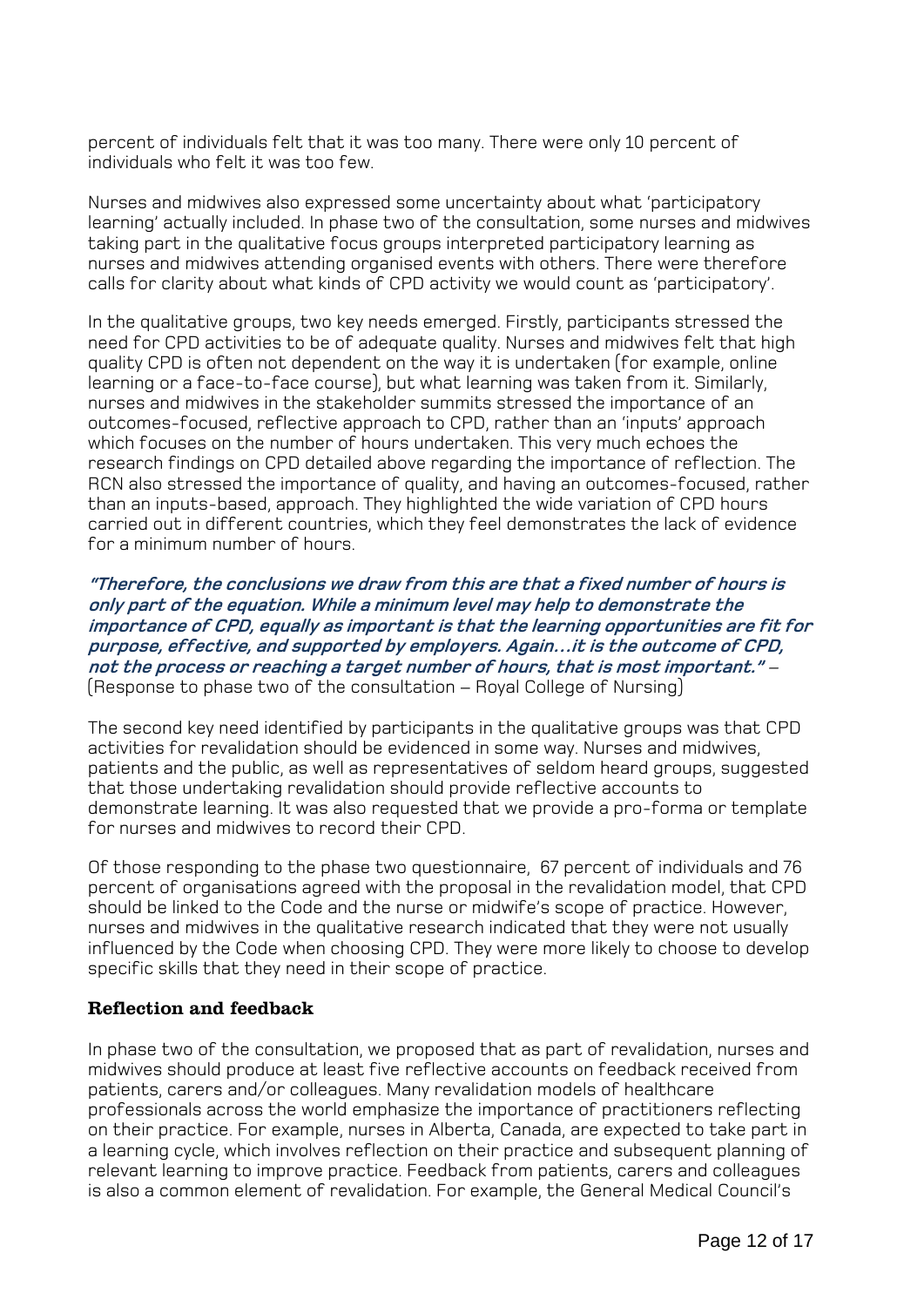(GMC) model requires doctors to reflect on feedback, and discuss this at appraisal, highlighting good performance and identifying areas which might need improvement. Our proposal to include reflective accounts on feedback as part of revalidation is very much in line with these models.

In phase two of our consultation, support for reflective practice was strong. However, there was some feeling that reflection should not have to be based on feedback alone, but also incorporate other appropriate elements, such as experiences as a nurse or midwife.

As noted above, nurses and midwives in the stakeholder summits were in agreement with a reflective approach to enable continued professional development. In the qualitative groups, nurses and midwives generally accepted that reflective practice was a common and useful activity, which aims to continually improve skills. The inclusion of a reflective element in the revalidation model was therefore welcomed by many.

It was suggested that for some nurses and midwives, reflection was a continuous process, whilst for others it takes place in response to a particular incident or adverse event. For many, reflection is an informal inner process which is not recorded, however some keep a formal record. Formal accounts of reflection are often carried out only when required, for example, as a result of an incident or as part of a training course. At the stakeholder summits, there were also comments that some nurses already collect evidence in portfolios (used for Prep) which feeds into reflection on their practice. This evidence could be aligned with the requirements for revalidation.

Nurses and midwives felt that gathering feedback from patients to assist in the development of their service is of value, and this was felt to be more commonplace than feedback on them as individuals. Patients and the public also welcomed the opportunity to feed back on the care they have received.

However, nurses and midwives taking part in the qualitative research also expressed concerns about preparing reflective accounts based on feedback. They noted both practical and ethical concerns about collecting feedback from some groups of patients and carers. These groups include vulnerable patients who perhaps cannot speak for themselves, or relatives that have been recently bereaved. Some questioned the usefulness of patient feedback as a basis for reflection, pointing out that some patients did not provide constructive feedback. In addition, a number of feedback tools that patients fill out are at organisational/team level rather than individual level.

**"We sometimes have questionnaires done about the trust – it's more about what the trust cares about."** – (Qualitative research from phase two of the consultation – Community midwife, Belfast)

Another concern raised was that feedback is open to bias and partiality. It was pointed out that nurses and midwives would be motivated to select only positive feedback for the revalidation process, because their registration was at stake. Likewise, colleagues and patients who give feedback, knowing that it has a bearing on a nurse or midwife's revalidation, might feel obligated to be complimentary rather than constructive.

There were also concerns expressed about the amount of work that gathering and reflecting on feedback would involve. In the phase two consultation, opinions were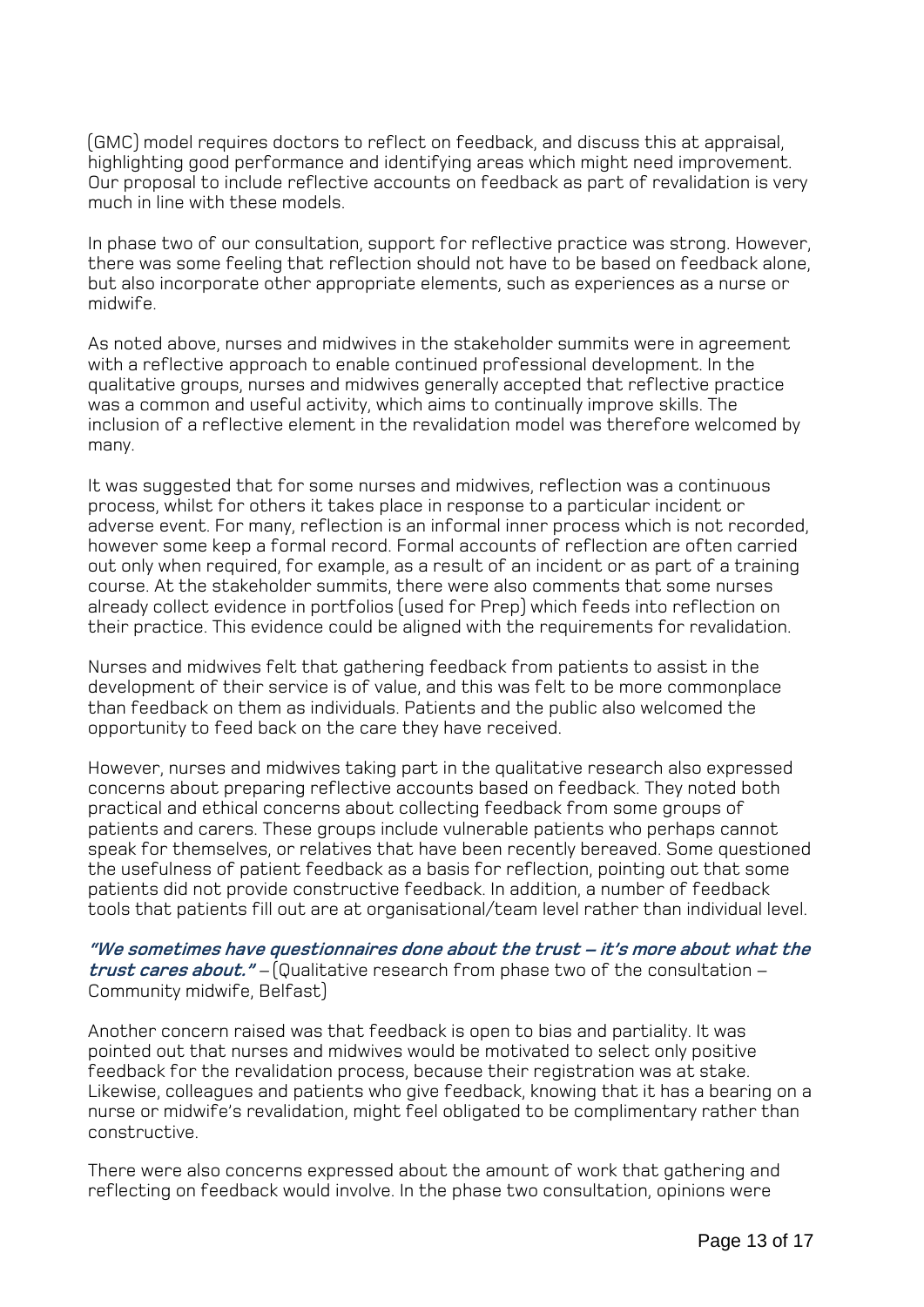divided about whether five reflective accounts was an appropriate number, with 42 percent of individual respondents saying it was about the right number, and 40 percent of individuals saying it was too much. However, in the qualitative research, these responses to providing five reflective accounts were generally related to the format of the accounts, and the time and effort that would be needed to complete them. Nurses and midwives in the qualitative research often assumed that the 'reflective accounts' would be formal essays.

The RCN also pointed out in their response to phase two of the consultation, that there was no evidence base underpinning the proposal for setting a minimum number of reflective accounts. They emphasised the importance of quality over quantity, and pointed to the example of Canada's provincial regulators. In Canada the focus is strongly on entrusting nurses with individual responsibility for self-improvement through reflection.

There was some indication from the qualitative groups that the credibility of using reflective accounts as part of revalidation could be strengthened by including them in the confirmation process. In the phase two online questionnaire, 64 percent of individuals and 83 percent of organisations agreed with the proposal that the confirmer should discuss the nurse or midwife's feedback as part of the revalidation model. Both free-text responses to the online consultation, and the qualitative groups, showed that many nurses and midwives thought that discussing feedback with the confirmer might help to provide a layer of validation to the approach.

Participants in the qualitative groups wanted clear guidance on the format of reflective accounts that we would require, and the comprehensiveness of the accounts. There was a request that we provide a template to guide the reflective account. They wanted the template to:

- be short and easy to complete
- have headings to help structure the response
- not be academically referenced
- include guidance about the types of topics that would be appropriate

#### Impact on the system

In the first phase of the consultation, a number of the free-text organisational responses that were submitted to us expressed concern about the impact of revalidation on both employers and individual nurses and midwives. The impact was discussed in terms of financial cost, time, and the practicalities of changing or adapting existing systems to fit with the proposed revalidation model.

Several organisations were concerned about the financial costs of revalidation to employers, for example, investing in appraisal systems for revalidation.

**"RCN believes that considerable additional resources will be required to make revalidation fit for purpose. This includes investment in systems for appraisal and training for assessors, investment in systems for collating and recording feedback on practice and – critically – support for registrants to undertake CPD. This must**  *include protected time to carry out CPD."* – (Royal College of Nursing)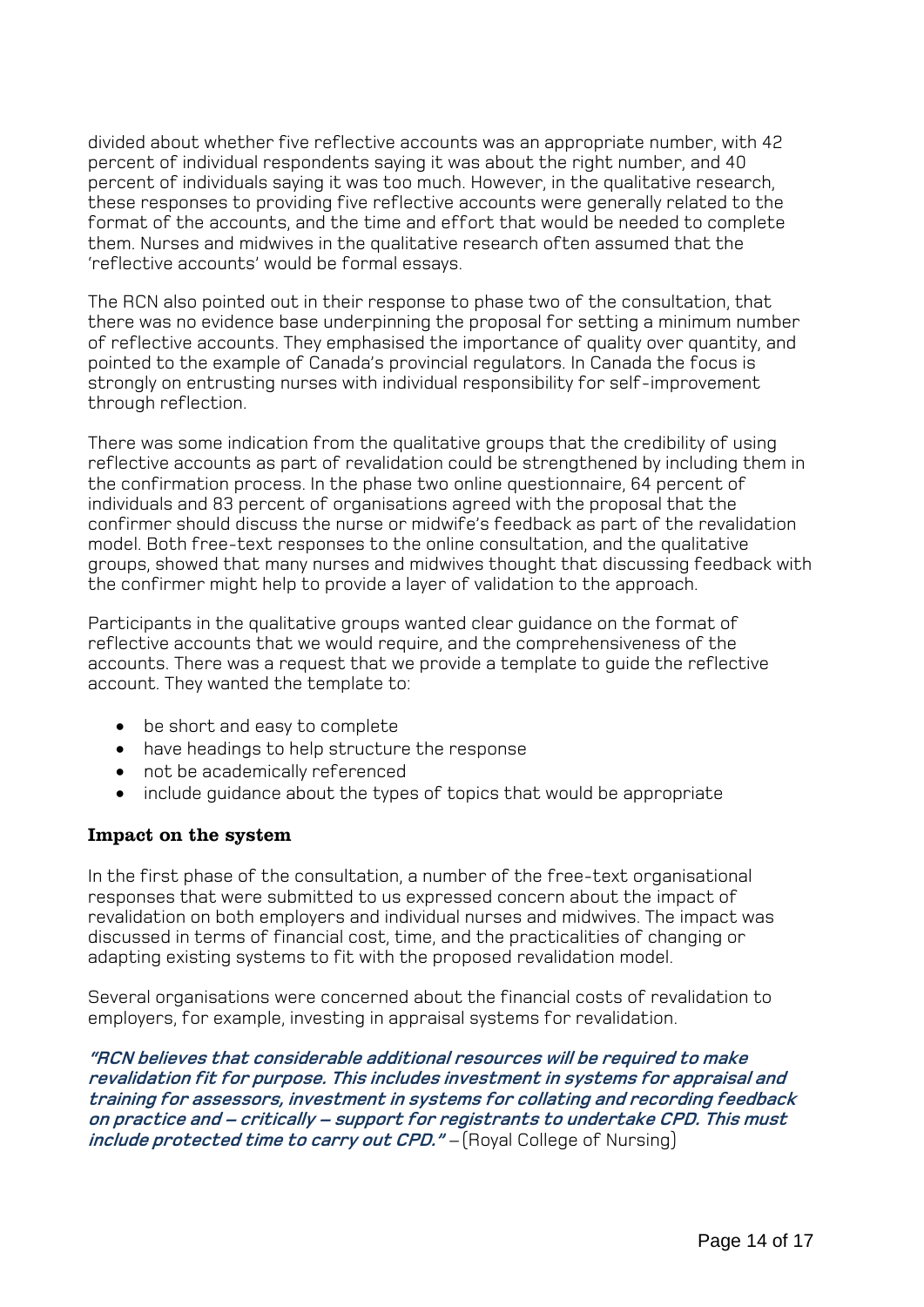Some organisations pointed out the need for us to consider some of the practicalities of fitting revalidation around existing employer processes. For example, the NHS Trust Development Authority (TDA) highlighted that there needs to be some flexibility with regards to employers integrating their appraisals, which often happen at the beginning of the financial year with revalidation.

The Professional Standards Authority (PSA) warned that a possible consequence of revalidation might be that large numbers of nurses and midwives would be unable to revalidate and therefore lapse from the register. This would mean that a large number of nurses and midwives were unable to practise.

In the qualitative research in the phase two consultation, employers had concerns that confirmation might have too great an impact on the workload and responsibility of their senior staff and managers. (It should, however, be noted that the qualitative research was only able to engage with five employers). The free-text responses to the phase two online questionnaire similarly highlighted that many felt that revalidation and third-party confirmation will be time consuming, and employers will need more support.

The KPMG report on the potential implications for employers of revalidation, found that the six employer organisations included were largely able to use their existing mechanisms to support revalidation. These employers included both NHS and private, and employers across the four UK countries. However, due to the limited number included, caution should be used when drawing any wider conclusions from this report.

Participants in the KPMG focus groups and interviews felt that there would be a number of costs of implementation of revalidation for employers, for example:

- Large employers expected to need some central dedicated resource to support the initial implementation of revalidation, for example a senior nursing officer plus admin support.
- Appraisees and third-party appraisers would need to be trained to ensure that they are aware of what is expected of them.
- Some participants had concerns about the additional time and resources required to carry out the confirmer role, for example through longer appraisals and new systems to support appraisals.
- Some felt that there would be greater pressure on employers to provide more training and release nurses and midwives for courses.

At the same time, a number of benefits of revalidation were identified by participants:

- Senior stakeholders felt that a significant benefit of revalidation may be increasing engagement in appraisal.
- It was felt that if revalidation encourages some nurses and midwives to consider their professional development more seriously, it could improve the quality of care for patients.
- Both reflection on CPD and on feedback might improve professional practice and provide greater safety for patients.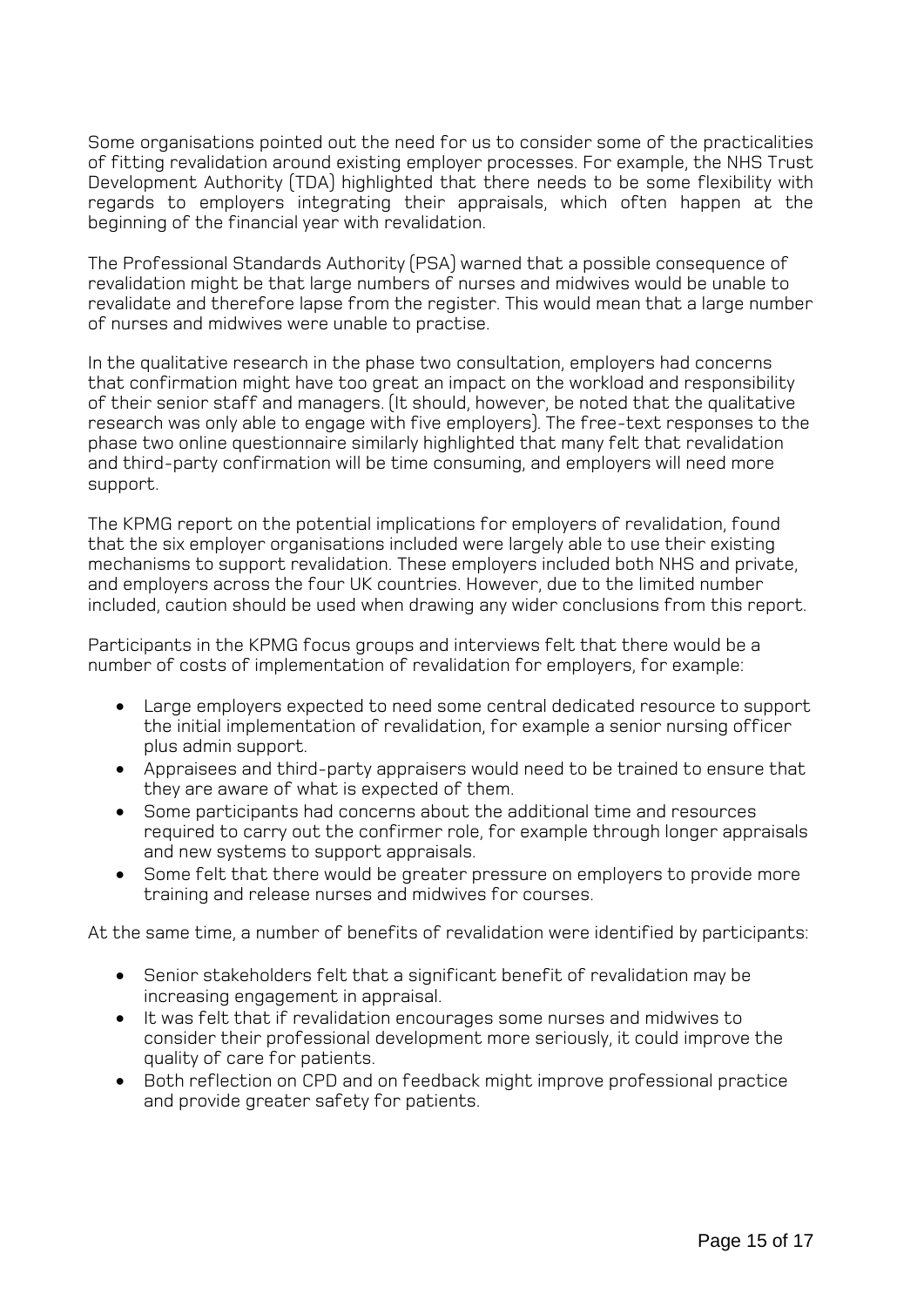# Practice hours and scope of practice

At present, nurses and midwives need to declare at registration that they have completed at least 450 hours of practice in the previous three years. As part of the revalidation model, we are proposing that:

- Those registered as a nurse or midwife will still be required to undertake 450 practice hours over three years.
- Those with dual registration as both a nurse and a midwife will be required to undertake 900 hours over three years.
- Practice hours for those who are specialist community public health nurses (SCPHNs), as well as being registered as nurses and/or midwives, will count towards those required to maintain their registration as a nurse and/or midwife.

The proposal is intended to bring the practice hours of midwives who are also SCPHNs in line with nurses who are SCPHNs. Currently midwife SCPHNs have to do 900 practice hours, whilst nurse SCPHNs do only 450. This proposal would mean that both of these groups have to do 450 hours.

In the second phase of the consultation, participants in the qualitative groups generally agreed with the 450 hours practice requirement. It was felt that this was achievable over a three year period. However, some people in the online questionnaire felt that the number of practice hours were too low. There were also comments that we need to clearly define what is meant by practice, especially for those that do not provide direct patient care:

#### **"The NMC need to define what they mean by 'practice', as practice differs. Some nurses in management and education may struggle with 'practice' hours, for example an educator may teach practice to a maximum of 450 hours a year but never lay a finger on a client/patient – would that count?"** – (Response to free-text question in the second phase online questionnaire)

There was no specific question in the online questionnaire relating to the number of hours that those with dual registration should undertake. However, there were 47 free-text comments that suggested that the number of hours required should not be double for dual registrants, or that this number of hours would not be achievable.

In their response to phase two of the consultation, NHS Employers thought that while it was appropriate to require the minimum number of hours to be undertaken in both roles to retain both registrations, the impact of this needed to be considered and worked through. They wanted us to explore any unintended consequences. They also questioned whether this is designed to be an input measure only, or if we are 'planning to determine the outcomes they expect to see demonstrated from the practice hours'.

In the second phase online consultation, 62 percent of individuals and 65 percent of organisations agreed that SCPHN practice hours should count towards those required to maintain registration as a nurse or midwife. Around 10 percent of individuals and 9 percent of organisations disagreed. The SCPHN practise hours requirement were welcomed by 92 percent of SCPHNs. Midwives were significantly less supportive with 24 percent disagreeing.